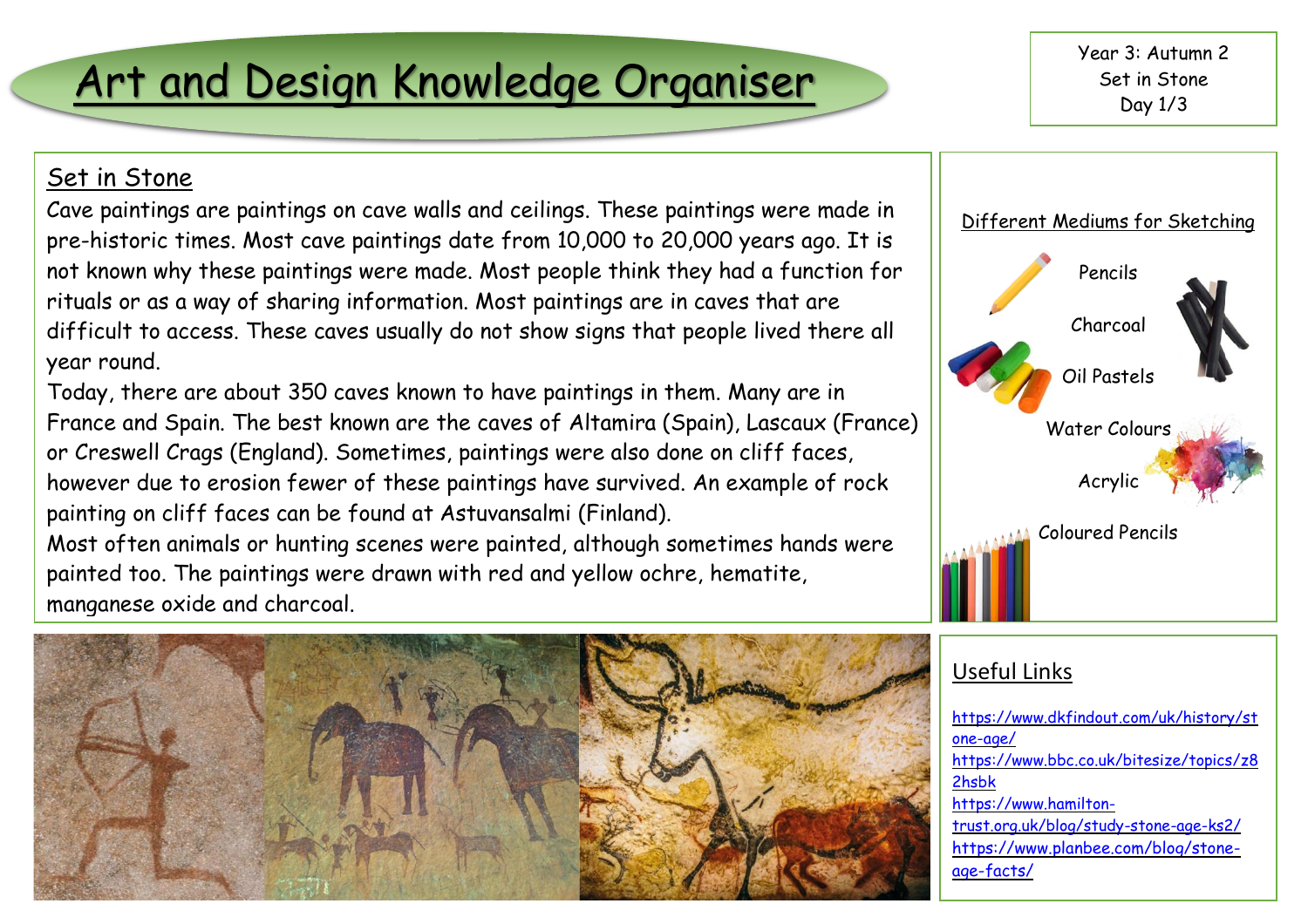# Art and Design Knowledge Organiser Wear 3: Autumn 2



### Natural Paint

Create swatches of paints in sketchbook.

Discuss with children what natural materials could be used. Some examples are below.

Annotate swatches – which colours were hardest to achieve? Which colours would be the most suitable for their Stone Age frieze?



#### Useful Links [https://artful](https://artful-kids.com/2010/09/08/experimenting-with-natural-paints/)[kids.com/2010/09/08/experimen](https://artful-kids.com/2010/09/08/experimenting-with-natural-paints/) [ting-with-natural-paints/](https://artful-kids.com/2010/09/08/experimenting-with-natural-paints/) **Pigment** – a substance used for colouring or painting, especially a dry powder, which when mixed with oil, water, or another medium constitutes a paint or ink. **Binder** – Binder refers to substances that hold the particles of pigment together in paint. All paints include a binder of some sort because this is what keeps the pigment in place after the paint dries. **Swatch** – apply a sample of paint to a surface to test or demonstrate the colour.